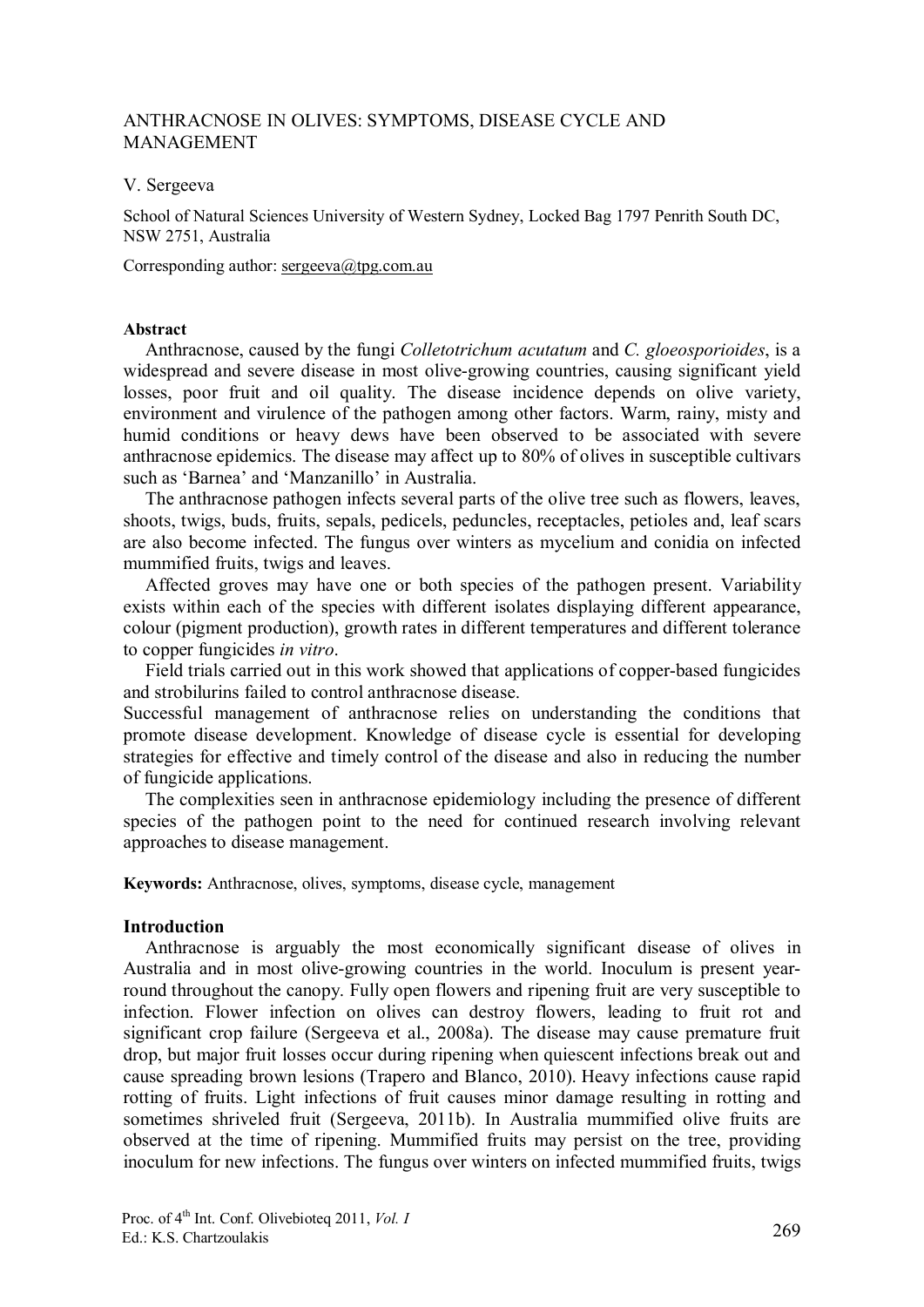and leaves. Epidemiology and disease cycles are not fully understood in the olive anthracnose system (Talhinhas et al., 2010).

Successful management of anthracnose relies on understanding the conditions that promote disease development and the control measures taken to obtain olive oil of good quality. A project is currently being undertaken to evaluate new-generation copper and strobilurin fungicides for their efficacies against anthracnose. Observations on the etiology and epidemiology that lead to practical disease management are presented here.

#### **Material and Methods**

One olive orchard each in Victoria and South Australia and three in New South Wales were selected to study the effect of fungicide application on the development of anthracnose. Copper-based fungicides such as copper hydroxide, cuprous oxide, tribasic copper sulphate and strobilurins (azoxystrobin) and (pyraclostrobin) were used in the spray application trials. These products were compared with the industry standard application with copper oxychloride. The treatments for the timing of applications in each of the five orchards were: tribasic copper sulphate before and after flowering; copper hydroxide, cuprous oxide, tribasic copper sulphate, azoxystrobin and pyraclostrobin three times between fruit set till the fruits change colour. Untreated trees served as control. Flowers, fruits, leaves, shoots and twigs were sampled from the treated and control plants every month. They were placed in a humid chamber at  $25^{\circ}$ C and incubated for five days. The samples were then examined for the presence of the anthracnose fungus.

#### **Results and Discussion**

Field trials carried out in this work showed that applications of copper-based fungicides and strobilurins failed to control anthracnose disease.

Successful management of anthracnose relies on understanding the conditions that promote disease development. Knowledge of epidemiology is essential for developing strategies for effective and timely control of the disease and also in reducing the number of fungicide applications.

#### *Symptoms and Disease Cycle*

The anthracnose pathogen infects several parts of the olive tree such as buds, flowers, sepals, pedicels, peduncles, leaves, petioles, leaf scars, shoots, twigs, receptacles and fruits.

Anthracnose fungi overwinter in mummified fruits on the trees and also in infected woody tissue, peduncles and leaves infected the previous year still attached to the tree. Fungal inoculum to start the disease cycle comes primarily from infected twigs, buds, peduncles, mummified fruits, leaf scars, leaves; fungus produces conidia from the overwintering fungal structures or in acervuli that develop on infected tissues and exude sticky masses of conidia.

The fungi may affect developing shoots and expanding leaves. If weather conditions conductive to anthracnose prevail during flowering, the disease can build up, causing severe flower infection and reducing fruit set. Brown spots carrying sporulating colonies of the fungus were observed on the surface of leaves (Sergeeva et al., 2008b).

Different olive cultivars had varying responses to flower and fruit infection. Infection that occurs on the pedicels after flowering can also move into the fruit, causing them to rot in immature fruits or before harvest. The peduncle and flowers are the most destructive phase of the disease, as it affects fruit set and ultimately the yield. Flowers are very susceptible to anthracnose. Infected flowers dry quickly. Infection of flowers, leading to fruit rot, is of economic importance as anthracnose results in significant losses in yield and reduced oil quality.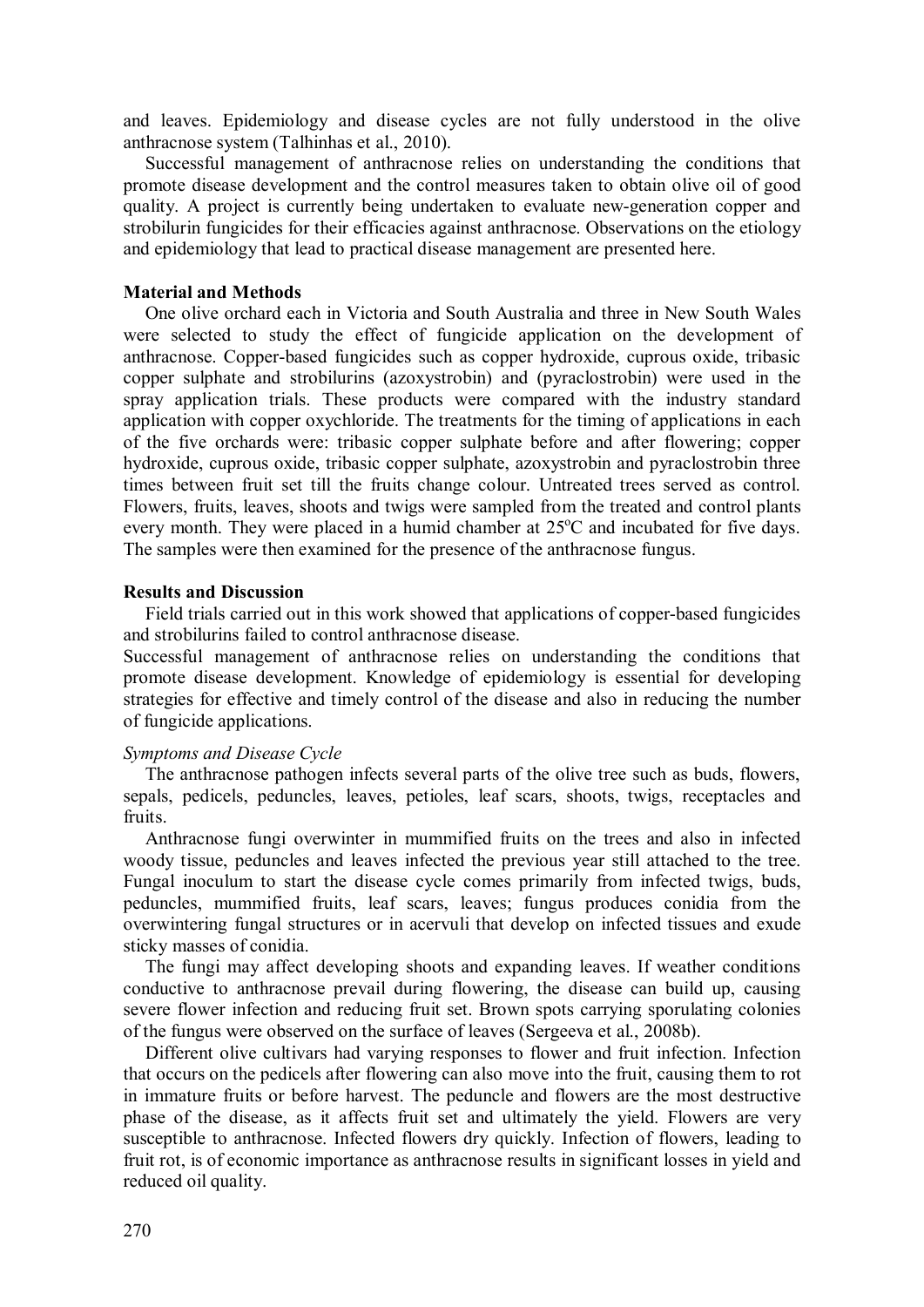Developing fruit that are infected may show symptoms soon after infection, when they are at peppercorn and pea size. Infected fruit at both stages can drop; however they may also remain on the tree, carrying the sporulating pathogen.

The first symptoms of anthracnose fruit rot are brown tiny spots or brown sunken lesions rapidly expending; or infected areas that may shrivel with time. These expand, leading to the partial or total rot of any part of the fruit. However, the lesions are more often seen in the apex, as this remains wet longer after rain and dew. The spots grow and coalesce to become a single spot that can cover half the fruit. Infection of olive fruits by pedicel causes end rots infect fruits by invasion from fungal mycelium growing down the pedicel. The dark decay with a well-defined margin develops and as immature and ripens fruit, decay spreads and rots the entire fruit, which becomes dark and shriveled. Infected fruits eventually dry up and mummify and can become a source of inoculum for the following season. Additional spores, which also are splash-dispersed, are produced upon new infections and these can rapidly spread the disease through multiple repeating cycles of new infection and additional spore production. Under favourable conditions, *Colletotrichum* species produce salmon- orange or cream-colored slimy masses of spores on the fruit. The infection can be present and survive from season to season.

### *Integrated pest management (IPM)*

Integrated pest management (IPM) of anthracnose in olives involves managing yield and creating an environment less appealing to disease.

The disease epidemiology and disease cycle play an important role in working out strategies for effective and timely management of anthracnose and in reducing the number of unnecessary fungicides applications. Anthracnose is difficult to control after the symptoms appear, particularly when environmental conditions are favorable for infection.

Environmental factors play an important role in managing diseases. Weather is a crucial in the development of anthracnose throughout the year, especially at flowering and prior to harvest. Optimum conditions for disease development depend on temperature, wetness, relative humidity and rain period. If these weather conditions prevail during flowering they cause severe flower infection and consequently, reduce fruit set. Latent infection of developing fruit in spring may permit survival of the pathogen in the following summer even under hot conditions (Moral et al., 2008). Epidemics occur when olive varieties susceptible to the anthracnose pathogens grow under warm and humid conditions.

Infection can be controlled in a number of ways (Sergeeva, 2011a; 2011b). Effective disease control is obtained through a combination of methods, including prevention, observation and intervention.

### Prevention

Preventive cultural practices:

- Selecting varieties tolerant/resistant to anthracnose.
- Maintaining healthy crops (when planting a new olive grove, start out with diseasesfree planting material)
- Plant quarantine (plant sanitation, biosecurity)

### **Observation**

Monitoring:

- Inspection and identification (regular monitoring is the cornerstone of IPM).
- · Recording degree days to determine the optimal time for the onset of anthracnose disease outbreak.
- Periodical field survey and sampling method are required to forecast of pests that can spread the disease.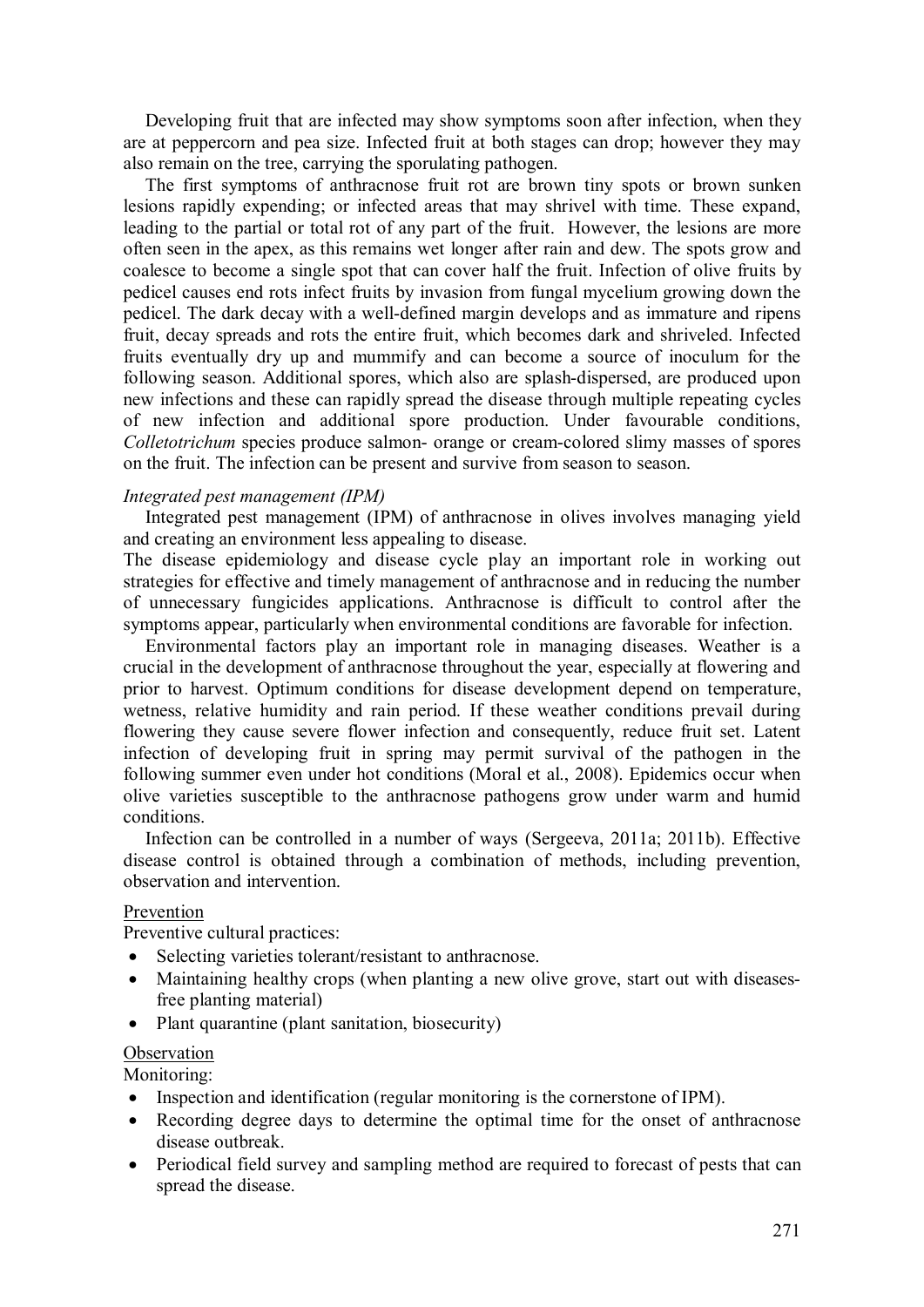# Intervention

Cultural management - cultivars, agronomic techniques such as pruning, grafting, soil management, irrigation etc.

# *Cultivars*

- Planting cultivars resistant to the anthracnose pathogens.
- Re-planting or grafting cultivars resistant to pathogens enabling the use of varieties better adapted to local biotic and abiotic conditions.
- · When planting new olive groves, use certified healthy plants.

# *Fertilizer*

• Fertilize as needed, using a balanced fertilizer with fairly low nitrogen content for moderate growth. Excess nitrogen accumulates in the fruit, and negatively affects fruit quality more susceptible to pests and diseases (Fernándes-Escobar et al., 2002), can promote anthracnose (Smith, 2009).

### *Irrigation*

Olive is drought-tolerant, but grows best when it has sufficient water. Over watering should be avoided in the grove where anthracnose is present.

# *Pruning*

- · Pruning is important to maximize sunlight infiltration and air movement within the tree. This helps with the natural control of anthracnose and reduces the pressure on the fungicide. Trying to disrupt the lifecycle from starting or be interrupting the lifecycle once it has started.
- Pruning can be effective in anthracnose disease management strategy. Diseased twigs, peduncles, pedicels should be pruned during the dormant season and removed from the grove and destroyed, high levels of anthracnose spores and these sources should be specifically targeted for removal as part of anthracnose management program.
- · Pruning improves air movement in the canopy. A less dense canopy encourages faster drying of foliage and fruit surfaces. Increase penetration of pesticides, allows more effective spray coverage.
- · If numerous infected fruits remain on the floor, the spores originating from them can be largely negated by covering the fruits with soil through cultivation or, if practical, covering them with mulch.
- · Sun and heat will help to kill spores of anthracnose left in the material. Growers may burn diseased pruning.
- · Mechanical removal is preferable, although other alternatives may be slashing/mulching fruit and leaf to encourage desiccation/decomposition
- After pruning remove and destroy mummified fruits and dead plant materials as they are potential sources of infection.
- Cleaning and disinfecting equipment, tools and machinery decreases the likelihood of infection.

### *Chemical control*

Field trials carried out in this work showed that applications of copper-based fungicides and strobilurins failed to control anthracnose disease irrespective of the timing of application.

Timing of application and type of fungicides: Apply antifungal compound after pruning to ensure the pruning cuts and tissues left behind on the tree prevent entry of pathogen.

If an anthracnose epidemic has occurred in the previous year, fungicides may play an important part in the following year's methods of disease control. Fungicide application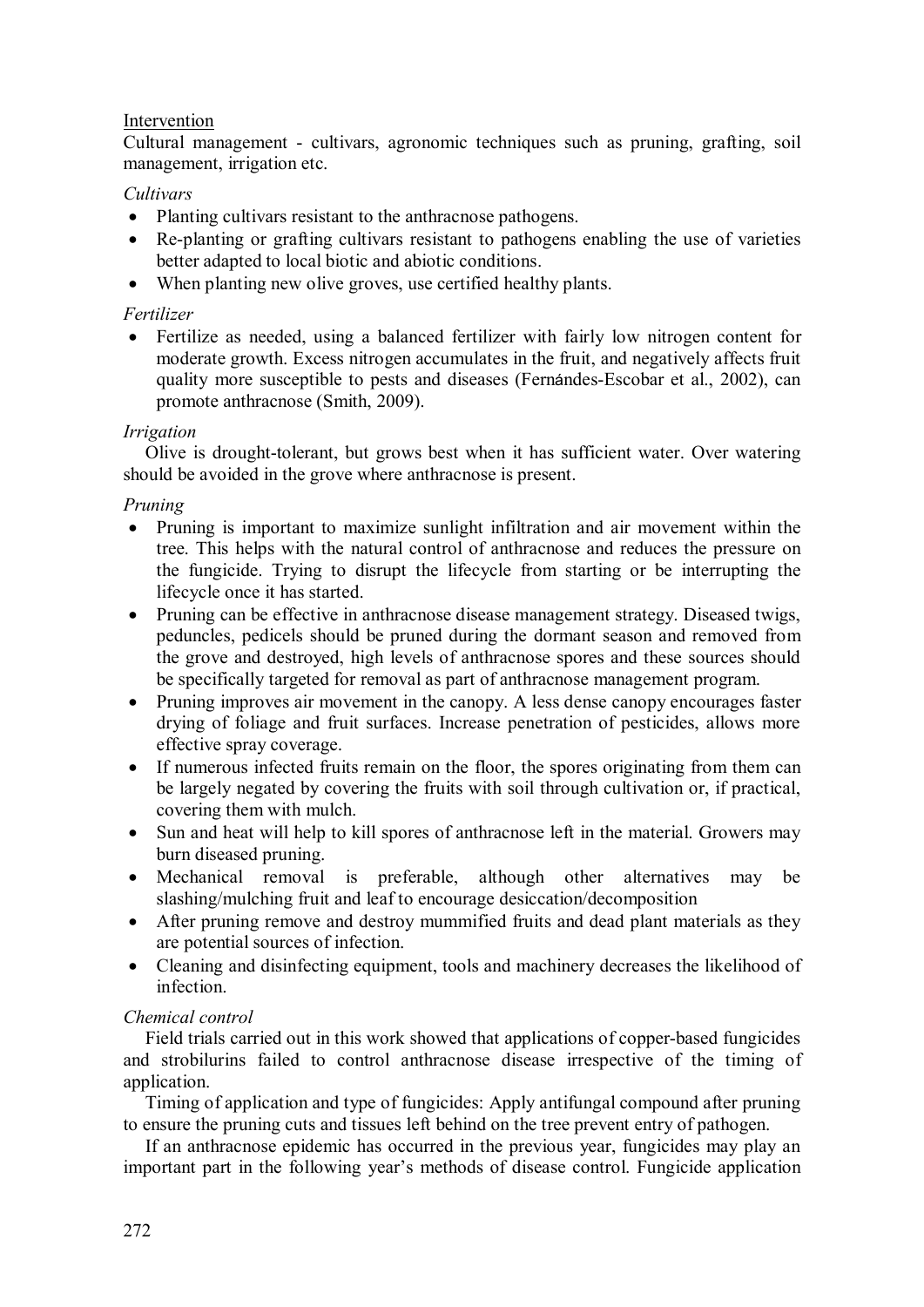focuses on reducing damage to the inflorescence from latent infection by the pathogen. An early season application of protective fungicides is a key factor for successful management of anthracnose. The frequency of sprays is dictated by weather, region (climatic conditions), history of diseases and current disease incidence, variety and other factors.

The best strategy is to prevent disease spread from infected shoots, twigs and mummified fruits before spores are dispersed. The flowering stage appears to be critical for infection; however infection also occurs during fruit set. The level of inoculum and environmental conditions during flowering may generally promote rapid disease development which can lead to a decrease in both olive yield and quality.

For good results apply one or two sprays with fungicides one before flowering and one in early fruit set. Two applications may be necessary through the spring if the disease pressure is high and if infection is left after the previous spray.

Spraying is generally more effective if applied before disease development to prevent disease spread from infected twigs, mummified fruits before spores are dispersed and disease become well-established in the grove. It is important to achieve good spray coverage with an appropriate fungicide. Complete coverage of large, tall trees is difficult to achieve; spraying is not very efficient and might not be justified or visible. While control might occur in some situations, anthracnose can return annually and warrant a continued, preventive spray program. In rainy seasons the application of chemical treatments can be difficult.

*Pest control:* Damage by green vegetable bug (GVB) and Queensland fruit fly (QFF) provides entry points for fungal rots such as anthracnose (Sergeeva and Spooner-Hart, 2010). Control of pests which provides entry points for fungal rots will limit surface damage of the fruit and reduce severity of anthracnose. In general, spray applications should be based on disease epidemiology during the growth of the crop. Spray programs will depend on individual factors such as location, olive variety and disease history. Complete spray coverage is crucial in preventing the disease. Sanitation should play a prominent role in anthracnose management.

The complexities seen in anthracnose epidemiology including the presence of different species *C.acutatum* and *C.gloeosporioides* of the pathogen, point to the need for continued research involving different approaches to disease management.

#### Acknowledgements

Financial support was provided by Rural Industries Research & Development Corporation and technical assistance by the Australian olive growers and Boundary Bend Management.

#### **References**

- Elmer PAG., Spiers T M. and Wood P.N., 2007. Effects of pre-harvest foliar calcium sprays on fruit calcium levels and brown rot of peaches. Crop Protection 26: 11-18.
- Fernándes-Escobar R., Sanchez-Zamora M.A.,Uceda M., Beltran G. and Aquilera M.P., 2002. The effect of nitrogen overfertilization on olive growth and oil quality. Acta Hort. 86: 429-431.
- Moral J., Oliveira R. and Trapero A., 2009. Elucidation of the Disease Cycle of Olive Anthracnose Caused by Colletotrichum acutatum. Phytopathology 99: 548-556.
- Sergeeva V., 2011a. Integrated pest management of diseases in olives. Australian and New Zealand Olive Grower & Processor Magazine 80: 16-21.

Sergeeva V., 2011b. What is effective against anthracnose? The Olive Press 3 (16): 22-24.

Sergeeva V., Spooner-Hart R., 2010. Anthracnose and Queensland fruit fly in olives, The Olive Press 15 (2): 23-24.